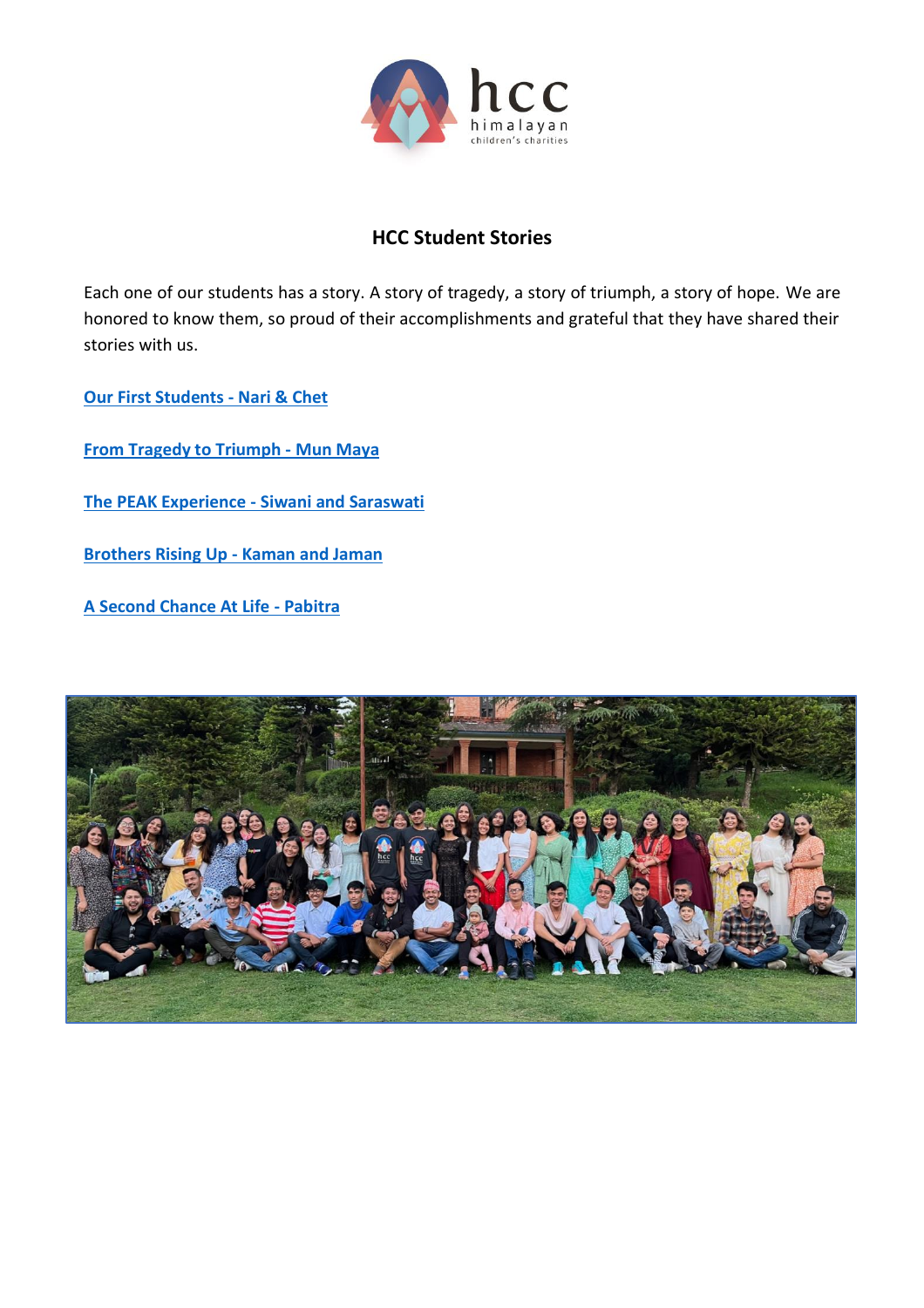

#### <span id="page-1-0"></span>**Our First Students - Nari & Chet**

Nari and Chet were HCC's very first students. The sisters are from the so-called "untouchable" Dalit caste and were born into abject poverty in the Solukhumbu region of Nepal. Their father died when they were babies and their mother remarried. Because of the extreme poverty and scarcity of resources faced by many in rural Nepal, children from previous marriages are rarely accepted into newly created families, and, as is unfortunately common, their new stepfather refused to accept them into his home. Abandoned and soon starving, Nari and Chet



were separated from their brothers and taken to an orphanage in Kathmandu.

In 1999, Bruce and Susan met them when they were just 3 and 4 years old and began sponsoring their education. The following year, they were taken out of the orphanage and placed into a highquality boarding school. Nari and Chet are an integral part of HCC's origin story because it was their request to bring their friends from the orphanage with them that HCC was born. And ever since, HCC has been provided quality education, mentorship and loving care to children in need.

Since graduating from university and HCC's program, the sisters have continued to thrive independently. Nari graduated with her Bachelor of Science in Nursing in 2018, and is the first person in her family with more than a 5th-grade education. She is now a neonatal nurse in Kathmandu. She also supports the education of her brothers' children, giving her nieces and nephews the hope of a life free from poverty.

Chet graduated with her Bachelor of Science in Public Health in 2020. She is an accomplished advocate for the rights of children and helped found Himalayan Children's Charities Nepal (HCC-Nepal) in 2017. HCC-Nepal is an independent, survivor-led NGO that supports vulnerable Nepali children and youth. In 2021, Chet welcomed her first child with her husband Milan, and in 2022 she began a Master's degree in Public Health in Perth, Australia.

Both Nari and Chet are still involved with HCC, coaching and mentoring the young students and helping them achieve success. We are so proud of the women that they have become and are so grateful that they are part of the HCC family.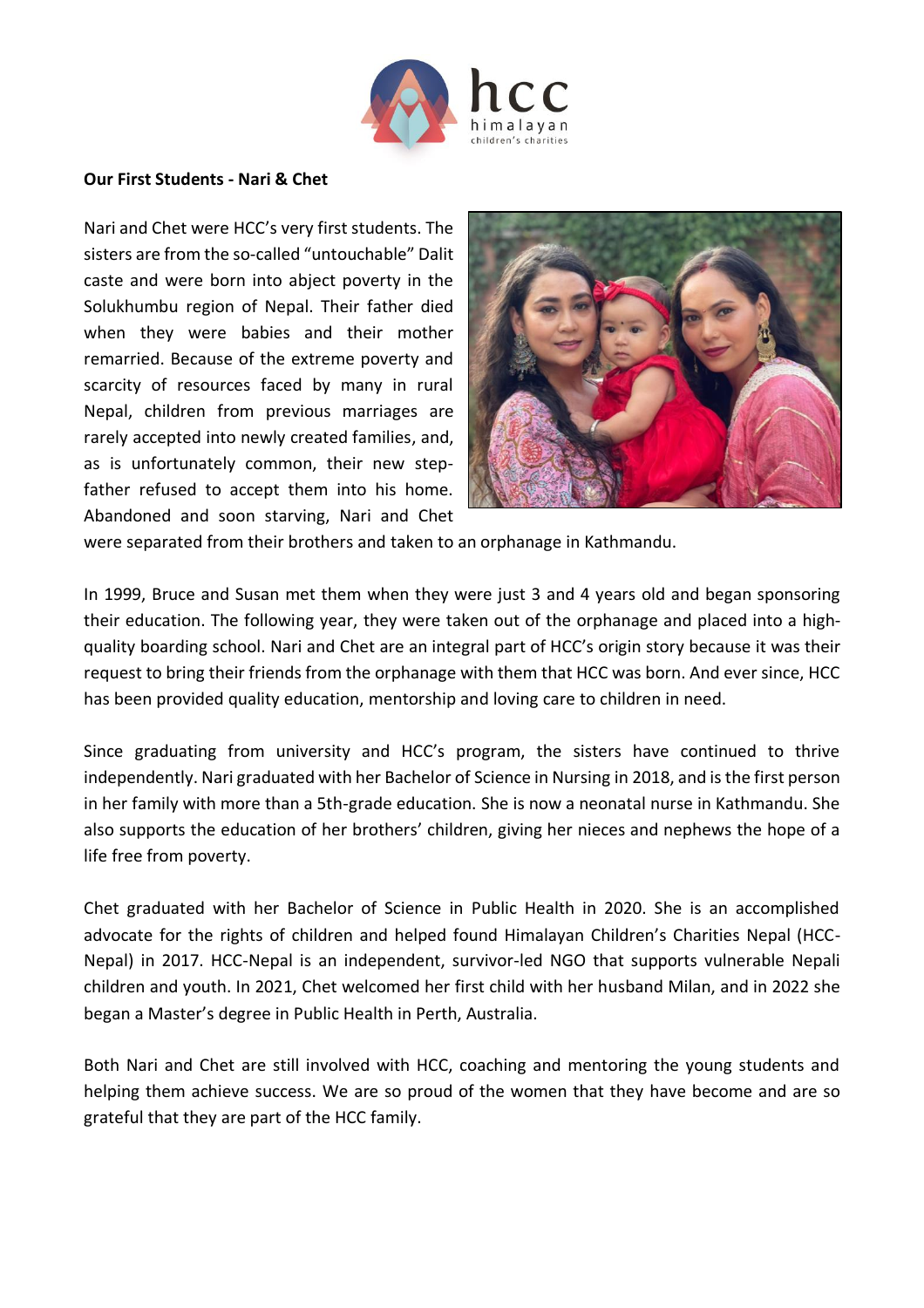

#### <span id="page-2-0"></span>**From Tragedy to Triumph - Mun Maya**

Mun Maya began life in the high hills of the remote Midwestern region of Nepal. Her earliest childhood memories are of running barefoot, raising oxen, playing with her baby sister, and helping her mother around the house. But when she was 4 years old, the death of her father plunged her and her family into abject poverty. Soon thereafter, unable to put food on the table, her mother made the heart-wrenching decision to remarry. Mun Maya's new step-father refused to accept her and her sister. The young girls found themselves in a pitiful state, and eventually, and unbeknownst to their mother they were taken by a relative to an orphanage.

In the orphanage, they lacked nutritious food, warm clothes, and shoes. "Many of us shared a single bed, and we survived the best we could. It was a place to be, but it was never a home. I felt lost." Soon after arriving in Kathmandu, Mun Maya's younger sister



was abruptly adopted abroad, and Mun Maya was left utterly alone.

But in 2003, Mun Maya became one of the first students supported by HCC. At age 8, Susan and Bruce Keenan took her out of the orphanage and placed her in one of the best schools in Nepal. After graduating from grade 10 in 2009, she moved from her school hostel into HCC's "Khushi Ghar" youth home as part of our first cohort of older students. Mun Maya continued to work hard in her studies, and on her personal development, and in 2015 she graduated with her Bachelor of Arts in Business Administration.

In 2015, devastating earthquakes hit Nepal, destroying many rural communities. Mun Maya spearheaded HCC's disaster relief efforts, and helped to develop our rural program that keeps children safe and in school. "Deep in my heart, I knew that I could help the communities that were ruined and the children who were left orphaned. I knew this was my passion."

In 2017, Mun Maya and other HCC students and graduates founded HCC-Nepal, an independent, survivor-led nonprofit that partners with HCC to run our RISE and PEAK programs on the ground. Since 2018, Mun Maya has been leading HCC-Nepal as the organization's Executive Director. The same year, she obtained her Post Graduate Diploma in Counseling and Psychology, and in 2020, she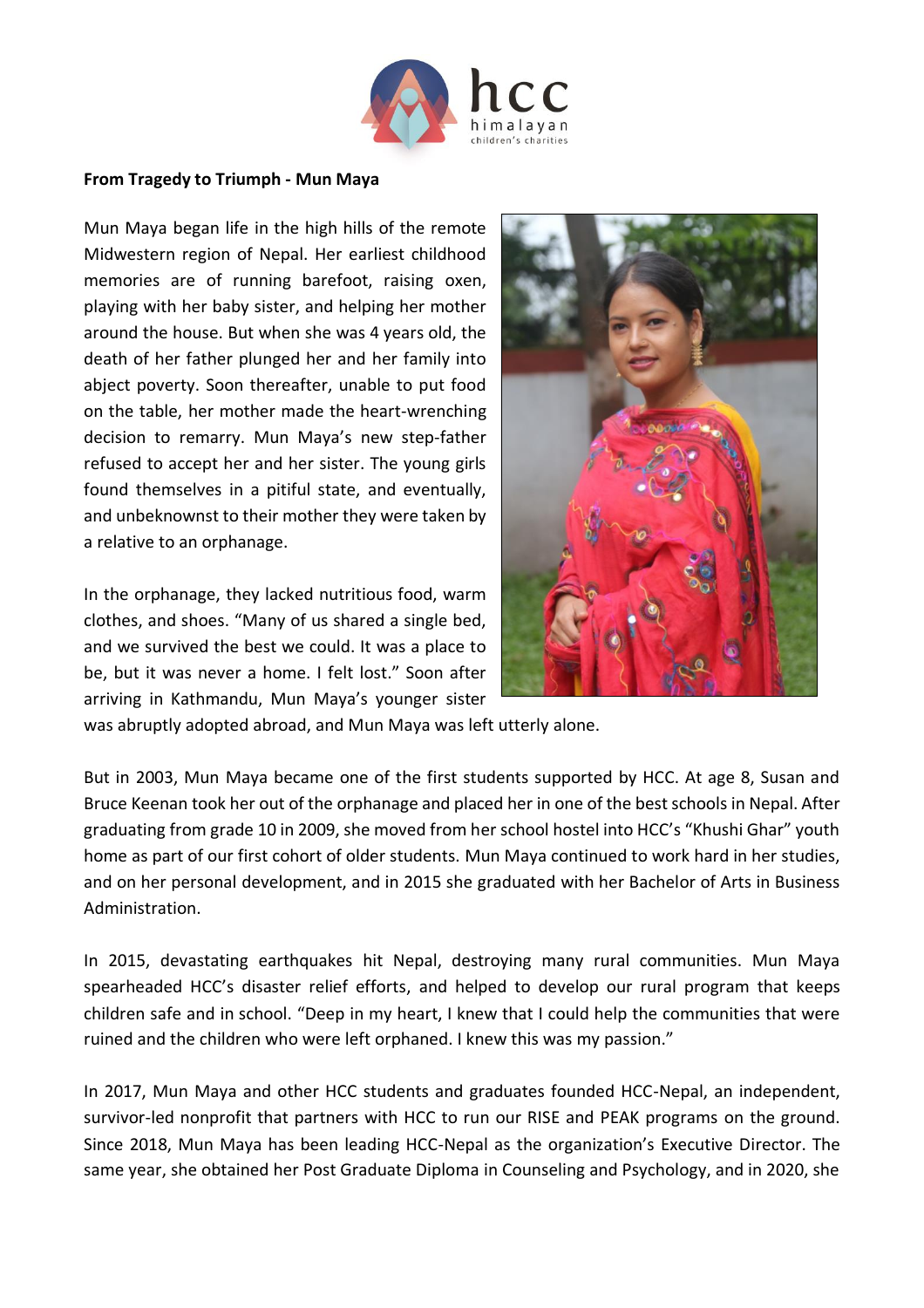

graduated with her Master of Arts in Child Development. Today, Mun Maya lives in Kathmandu with her husband and a cousin from her village, who is pursuing her university degree with Mun Maya's support.

"I've always held a vision for my future of working with and for children like myself, and this vision has been realized through HCC. Getting support for my education and having a family at HCC was the greatest gift and blessing. Now I'm in a position to pass along this blessing. I'm using all my strength and education to help children in need."



## <span id="page-3-0"></span>**The PEAK Experience - Siwani and Saraswati**

In 2016, with 16 years of experience supporting our students' educational and life journeys, we opened scholarship applications for higher education to students who grew up outside of HCC's programs. Siwani (right in the photo) joined us beginning in  $11<sup>th</sup>$  grade. She is from a remote region of Nepal and is a member of the so-called "untouchable" caste (Dalit). Her father died when she was a baby, pushing her young mother into extreme poverty. After several years of struggling to keep her two young daughters fed and clothed, Siwani's mother remarried. Unable to bring her children into her new married home, Siwani and her older sister were left with their elderly grandmother, who was herself disabled and impoverished. Local people took pity on the two young sisters, and they were brought to a local boarding school, where they were given shelter and access to education.

It quickly became evident that Siwani was a brilliant and hardworking student. The principal and teachers at the school took note of her potential and supported her through grade 10, although she couldn't pay the fees. In 2016, after she passed her grade 10 exams with excellent results, she joined HCC and moved to Kathmandu and into our youth home, Khushi Ghar. In 2018, she completed a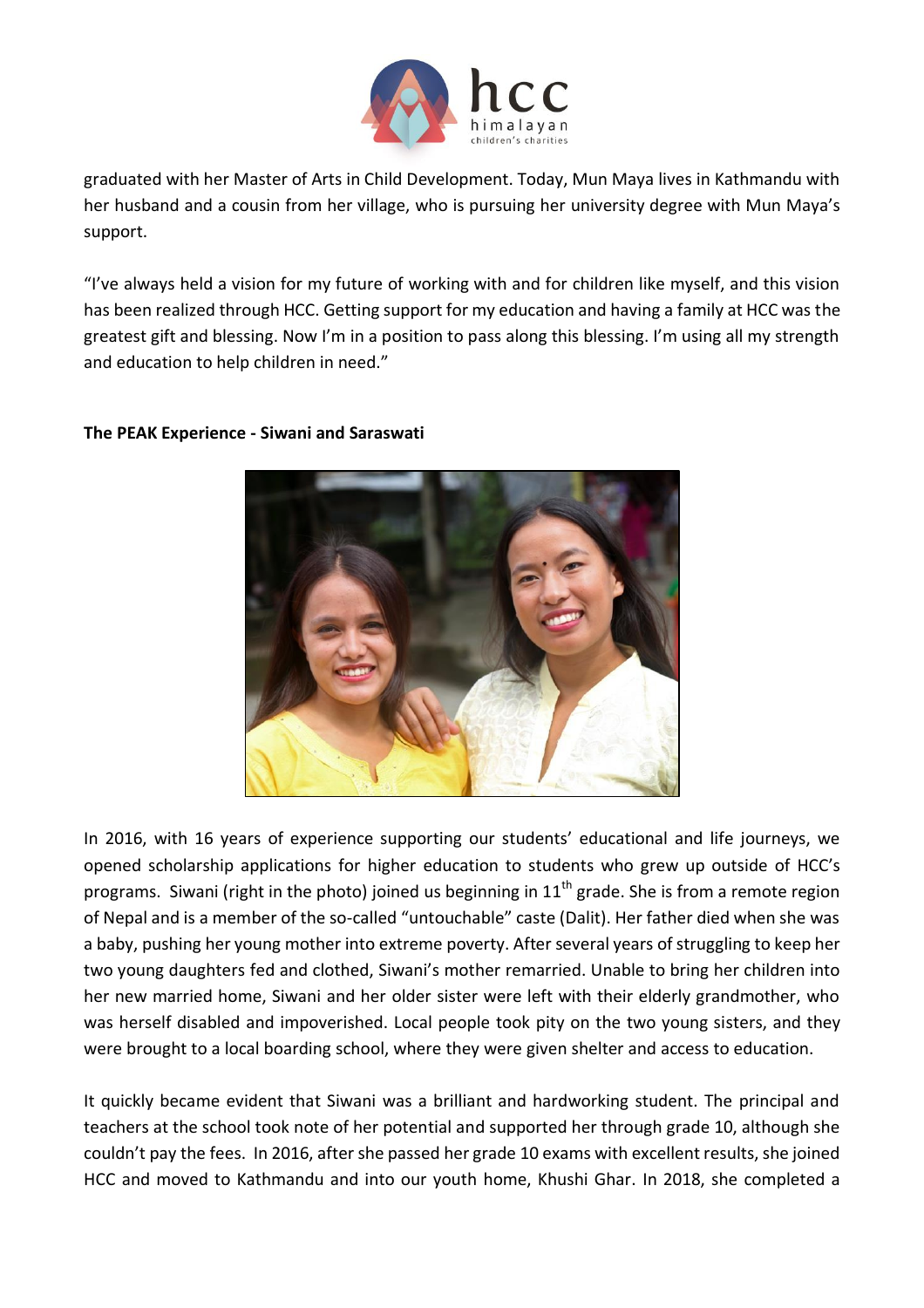

competitive two-year science program for grades 11 and 12 and joined a 4-year university program. She is currently studying her final year of a Bachelor of Science in Medical Laboratory Technology.

"I chose this field because I am interested in the medical sector and have a keen interest in helping people. I'm working hard to get good grades so that I can become a lab technologist and serve the sick people of my country. I am very grateful for the help HCC has provided me. I have the chance to pursue my career goals and live in a big family with many friends who understand me. I feel proud to have so many opportunities to be successful and fulfill my dreams." - Siwani

Even though she came into HCC at 16, Siwani blended seamlessly into the HCC family and excelled at her studies. Because of her success, the following year we published an open call for PEAK Program applications in the national newspaper. Saraswati applied independently, and we were impressed by her drive to succeed and passion to lead a purposeful life. Saraswati is from a remote area that has been historically impoverished and marginalized. She received minimal yet crucial support from a Spanish organization during her elementary years that allowed her to attend school. Seeing education as her way out of poverty, Saraswati worked hard in her studies and was determined to continue her education past grade 10, despite the obstacles she faced.

Upon moving from her village into the HCC youth home in Kathmandu, Saraswati joined a Humanities program for grades 11 and 12. In 2019, after completing an internship at a local news agency, she joined a 4-year university program in Journalism and Mass Communication, where she currently studies.

"In the [2015] earthquake, I lost my house and many people I knew. At that time of need, many people came to support us. I knew that one day I would like to be like them and support others. I am grateful to all my HCC family members and supporters for providing me with a beautiful home with supportive and caring people. My goal is to be able to give back to society. I want to fight for the rights of women and other disadvantaged people, and give them a voice." - Saraswati

<span id="page-4-0"></span>**Brothers Rising Up - Kaman and Jaman**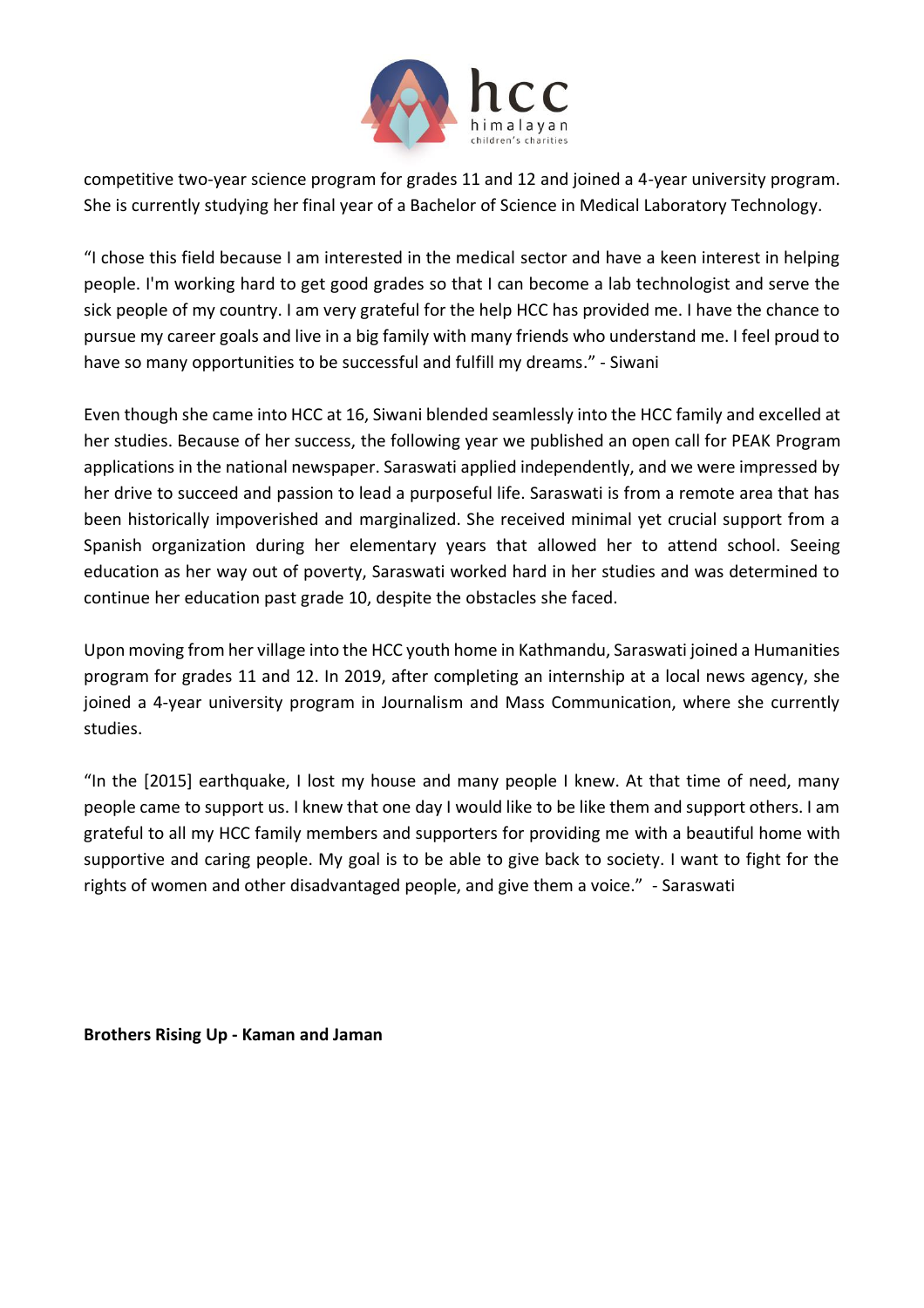

Kaman and Jaman are brilliant young men. They come from a marginalized indigenous community and were left orphaned at an early age. Despite their hardships, they worked hard and excelled in their studies. With no one to care for them after the death of their parents, the brothers were eventually brought from their village to an orphanage in Kathmandu. "It was very difficult to be an orphan child in Nepal. Living conditions were very poor and it was difficult to manage even basic needs like food, shelter, and clothes", says Kaman.

Despite their difficult situation, they both did exceptionally well in school. A local nonprofit organization found out about them and supported their education through grade 12. However, both brothers were determined to continue with their studies past high school. In 2019, Kaman was referred to HCC by the Nepal government and was welcomed into the program after submitting a moving application that showcased his motivation to learn and give back. The following year, Jaman joined his older brother at HCC.

Kaman is currently in his third year of university majoring in physics and mathematics and doing very well. He plans to pursue advanced degrees and become a physics professor in the future. He is an active member of HCC and his university's student union, continues to volunteer at the orphanage where he grew up. In addition to his work in science, Kaman is also an accomplished painter and visual artist. "I am so excited to study physics. It was like a dream come true to have an opportunity to further my studies. I am so lucky to have HCC in my life. I want to become a physics professor because teaching is what makes me more excited and joyful than anything." - Kaman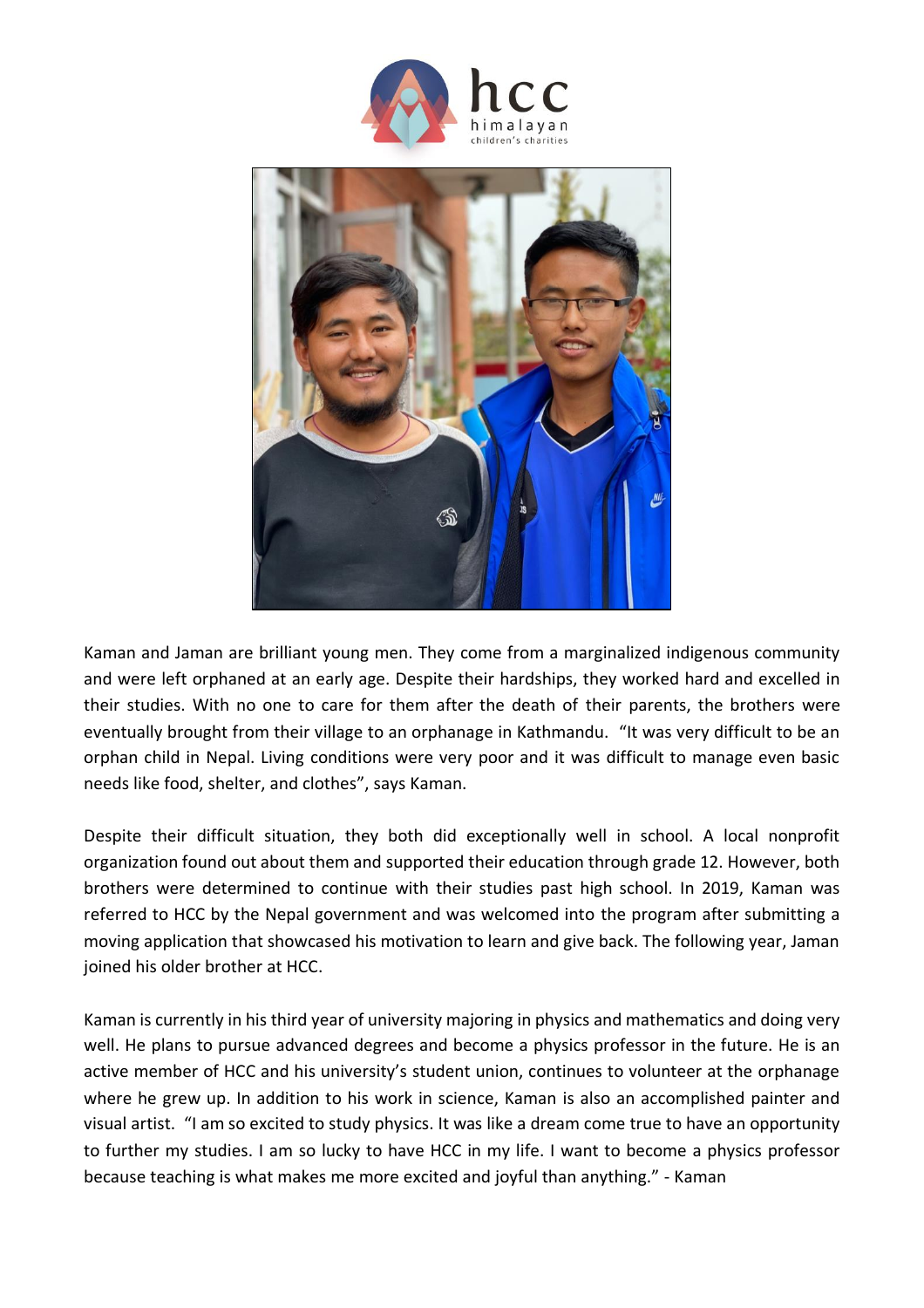

Like his older brother, Jaman excels in his studies. He was one of the top students in his high school, finishing with a 3.70 GPA. Jaman is now in his second year of university, studying Microbiology, and is currently applying for medical school. He aims to be a doctor. Kaman and Jaman have integrated well into Khushi Ghar and built many close friendships. While they are known to spend copious amounts of time studying, they also take on many household responsibilities, including in the kitchen and garden. Kaman also tutors the younger students daily.

"I am so thankful for all of the learning opportunities I have here, and the beautiful memories I'm making with my family here. We are facing tough challenges together, but everyone in the house is helpful and supportive, and I am forever grateful." - Jaman

### <span id="page-6-0"></span>**A Second Chance At Life - Pabitra**



After her parents abandoned her as a child, Pabitra was sent to live with an uncle. He allowed her to stay in school but also expected her to work to earn her keep.

"I always had to work a lot so I didn't have much time to focus on my studies. I used to wake up at 4 am each morning and work in my uncle's small restaurant. I would go to school during the day and then have to come back to work again until 8 pm each night. I used to study as much as I could, but I was often too tired and short on time. I didn't expect to continue my education after grade 10." - Pabitra

HCC learned about her situation from local government authorities and offered her a scholarship to continue her studies. In August 2019, Pabitra moved to HCC's youth home in Kathmandu, and officially joined our family.

"Before, when I was in the village, I thought that I was the only one like me, without a mom or dad. But when I came to HCC, I met many friends like myself and I don't feel alone anymore. I am surrounded by people who understand me. There are so many kind people around the world who care about us, too, and that feels so good. Now, I feel that I can do many things in my life and that there are lots of possibilities. I have this opportunity to study at a good college in Kathmandu and I